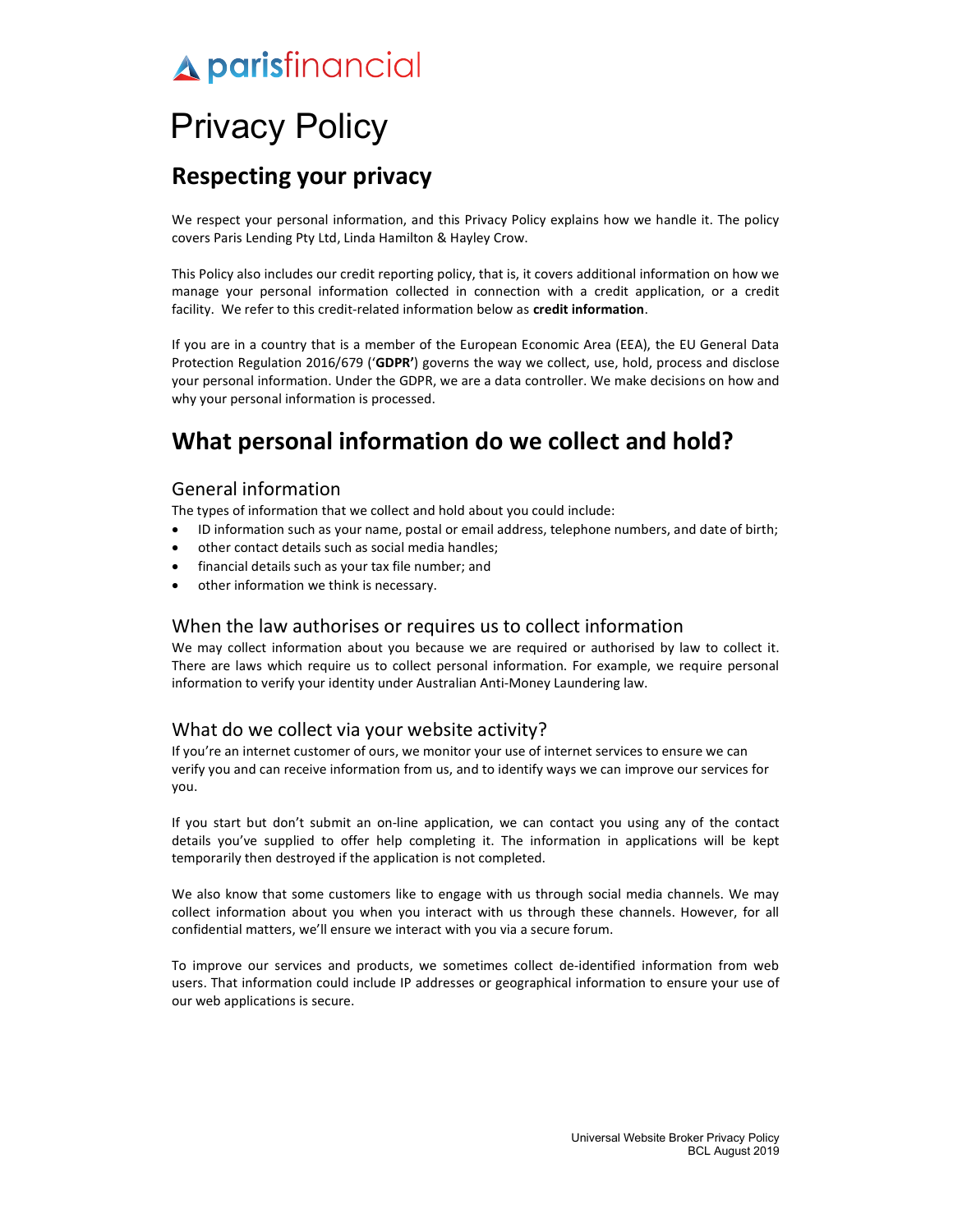# How do we collect your personal information?

## How we collect and hold your information

Unless it's unreasonable or impracticable, we will try to collect personal information directly from you (referred to as 'solicited information'). For this reason, it's important that you help us to do this and keep your contact details up-to-date.

There are a number of ways in which we may seek information from you. We might collect your information when you fill out a form with us, when you've given us a call or used our website. We also find using electronic means, such as email or SMS, a convenient way to communicate with you and to verify your details<sup>1</sup>.

## How we collect your information from other sources

Sometimes, we will collect information about you from other sources as the Privacy Act 1988 permits. We will do this only if it's reasonably necessary to do so, for example, where:

- we collect information from third parties about the loan or lease made available to you arising out of the services we provide you;
- we can't get hold of you and we rely on public information (for example, from public registers or social media) or made available by third parties) to update your contact details; or
- we exchange information with your legal or financial advisers or other representatives.

# What if you don't want to provide us with your personal information?

If you don't provide your information to us, it may not be possible:

- for us to give you the credit assistance you seek from us;
- to assist in finding a loan or lease relevant to your circumstances;
- verify your identity or protect against fraud; or
- to let you know about other products or services that might be suitable for your financial needs.

## How we collect and hold your credit information

We will collect your credit information in the course of you answering the enquiries we make of you relating to the credit assistance you seek from us. In addition to what we say above about collecting information from other sources, other main sources for collecting credit information are:

- your co-loan applicants or co-borrowers;
- your guarantors/proposed guarantors;
- your employer, accountant, real estate agent or other referees;
- your agents and other representatives like the person who referred your business to us, your solicitors, conveyancers and settlement agents;
- organisations that help us to process credit applications;
- organisations that check the security you are offering such as valuers;
- bodies that issue identification documents to help us check your identity; and
- our service providers involved in helping us to process any application you make for credit through us.

## What do we do when we get information we didn't ask for?

Sometimes, people share information with us we haven't sought out (referred to as 'unsolicited information'). Where we receive unsolicited personal information about you, we will check whether that information is reasonably necessary for our functions or activities. If it is, we'll handle this information the same way we do with other information we seek from you. If not, we'll ensure we do the right thing and destroy or de-identify it.

<sup>&</sup>lt;sup>1</sup> However we'll never ask you for your security details in this way  $-$  if you are ever unsure, just contact us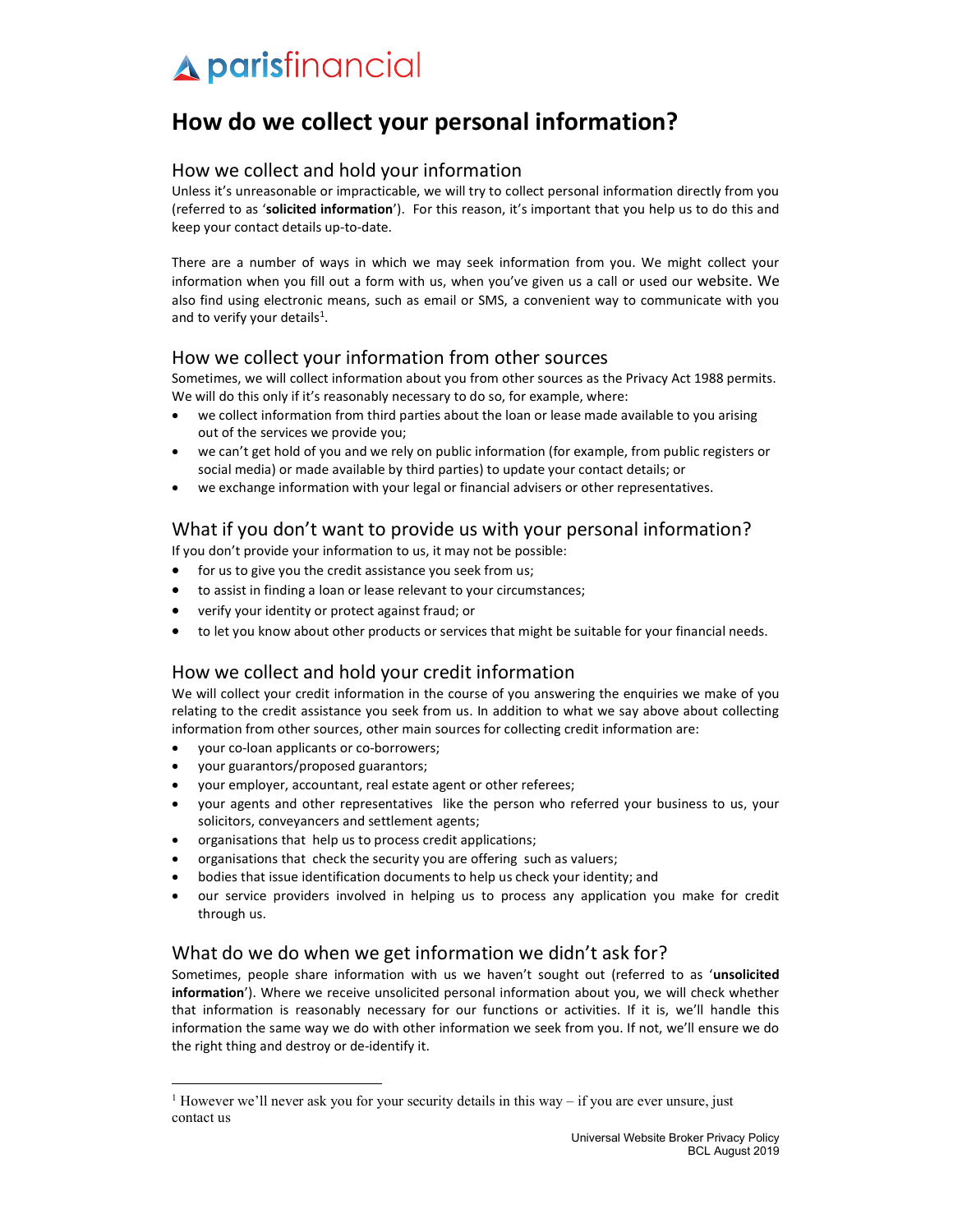## When will we notify you that we have received your information?

When we receive personal information from you directly, we'll take reasonable steps to notify you how and why we collected your information, who we may disclose it to and outline how you can access it, seek correction of it or make a complaint.

Sometimes we collect your personal information from third parties. You may not be aware that we have done so. If we collect information that can be used to identify you, we will take reasonable steps to notify you of that collection.

### How do we take care of your personal information?

We store information in different ways, including in paper and electronic form. The security of your personal information is important to us and we take reasonable steps to protect it from misuse, interference and loss, and from unauthorised access, modification or disclosure. Some of the ways we do this are:

- document storage security policies;
- security measures for access to our systems; and
- only giving access to personal information to a person who is verified to be able to receive that information

We may store personal information physically or electronically with third party data storage providers. Where we do this, we use contractual arrangements to ensure those providers take appropriate measures to protect that information and restrict the uses to which they can put that information.

## What happens when we no longer need your information?

We'll only keep your information for as long as we require it for our purposes. We may be required to keep some of your information for certain periods of time under law. When we no longer require your information, we'll ensure that your information is destroyed or de-identified.

# How we use your personal information

## What are the main reasons we collect, hold and use your information?

Collecting your personal information allows us to provide you with the products and services you've asked for. This means we can use your information to:

- give you credit assistance;
- give you information about loan products or related services including help, guidance and advice;
- consider whether you are eligible for a loan or lease or any related service you requested including identifying or verifying you or your authority to act on behalf of a customer;
- assist you to prepare an application for a lease or a loan;
- administer services we provide, for example, to answer requests or deal with complaints; and
- administer payments we receive, or any payments we make, relating to your loan or lease.

## Can we use your information for marketing our products and services?

We may use or disclose your personal information to let you know about other products or services we or a third party make available and that may be of interest to you.

We will always let you know that you can opt out from receiving marketing offers.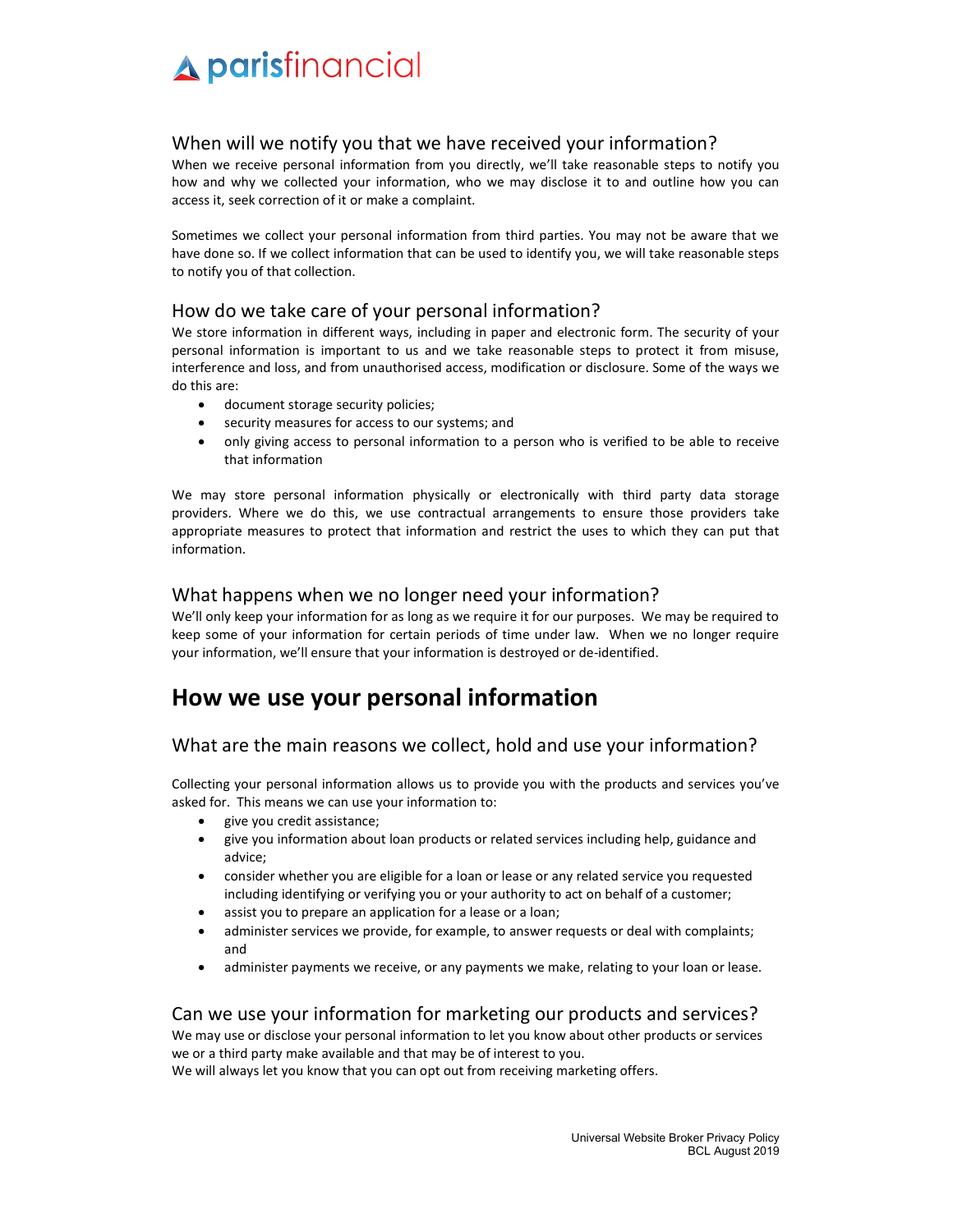With your consent, we may disclose your personal information to third parties for the purpose of connecting you with other businesses or customers. You can ask us not to do this at any time. We won't sell your personal information to any organisation.

#### Yes, You Can Opt-Out

You can let us know at any time if you no longer wish to receive direct marketing offers from us. We will process your request as soon as practicable.

## What are the other ways we use your information?

We've just told you some of the main reasons why we collect your information, so here's some more insight into the ways we use your personal information including:

- telling you about other products or services we make available and that may be of interest to you, unless you tell us not to;
- identifying opportunities to improve our service to you and improving our service to you;
- allowing us to run our business efficiently and perform general administrative tasks;
- preventing any fraud or crime or any suspected fraud or crime;
- as required by law, regulation or codes binding us; and
- any purpose to which you have consented.

#### What are the grounds which we will deal with your personal information under the GDPR?

Under the GDPR, we must have a legal ground in order to process your personal information. The legal grounds that we may rely on are:

- Performance of our contract with you;
- Compliance with a legal obligation;
- Where you have provided your consent; and
- For our legitimate interests: our main legitimate interests for processing your personal information are: fraud, security, due diligence, business operations and direct marketing.

# How long do you keep your information?

We are required to keep some of your information for certain periods of time under law, such as the Corporations Act, the Anti-Money Laundering & Counter-Terrorism Financing Act, and the Financial Transaction Reports Act for example.

We are required to keep your information for 7 years from the closure of accounts, or otherwise as required for our business operations or by applicable laws.

We may need to retain certain personal information after we cease providing you with products or services to enforce our terms, for fraud prevention, to identify, issue or resolve legal claims and/or for proper record keeping.

# Who do we share your personal information with?

To make sure we can meet your specific needs and for the purposes described in 'How we use your personal information', we sometimes need to share your personal information with others. We may share your information with other organisations for any purposes for which we use your information.

#### Sharing Your Information

We may use and share your information with other organisations for any purpose described above. Sharing with your representatives and referees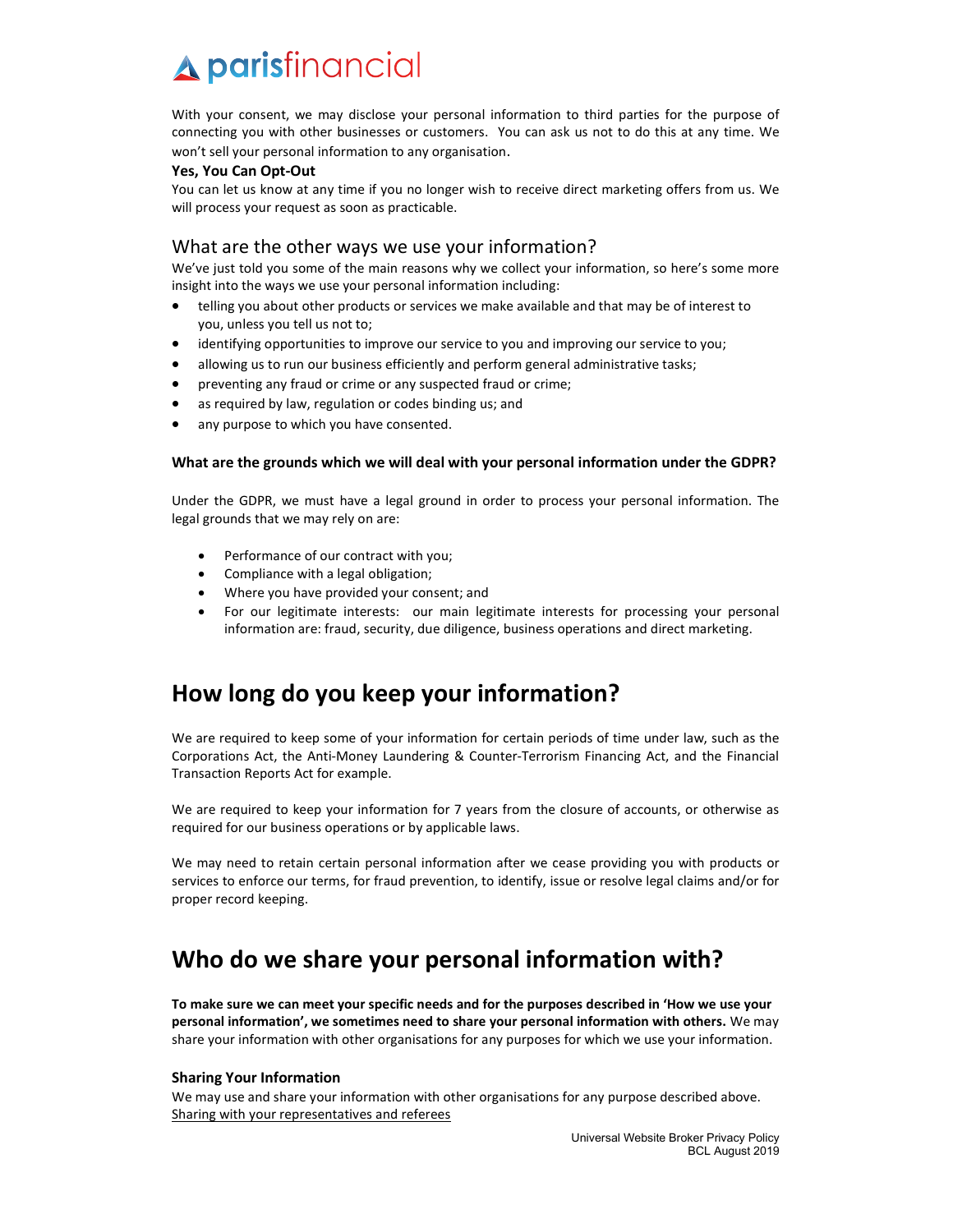We may share your information with:

- your representative or any person acting on your behalf (for example, lawyers, settlement agents, accountants or real estate agents); and
- your referees, like your employer, to confirm details about you.

#### Sharing with third parties

We may share your information with third parties in relation to services we provide to you. Those third parties may include:

- the mortgage aggregator through whom we may submit loan or lease applications to lenders or lessors on the mortgage aggregator's panel;
- the Australian Credit Licence holder that authorises us to engage in credit activities;
- referrers that referred your business to us;
- valuers;
- lenders, lessors, lender's mortgage insurers and other loan or lease intermediaries;
- organisations, like fraud reporting agencies, that may identify, investigate and/or prevent fraud, suspected fraud, crimes, suspected crimes, or other misconduct;
- government or regulatory bodies (including ASIC and the Australian Taxation Office) as required or authorised by law. In some instances, these bodies may share the information with relevant foreign authorities;
- guarantors and prospective guarantors of your loan or lease;
- service providers, agents, contractors and advisers that assist us to conduct our business for purposes including, without limitation, storing or analysing information;
- any organisation that wishes to take an interest in our business or assets; and
- any third party to which you consent to us sharing your information.

#### Sharing outside of Australia

We may use overseas organisations to help conduct our business. As a result, we may need to share some of your information (including credit information) with such organisations outside Australia. The countries in which those organisations are located are:

• Not applicable

We may store your information in cloud or other types of networked or electronic storage. As electronic or networked storage can be accessed from various countries via an internet connection, it's not always practicable to know in which country your information may be held. If your information is stored in this way, disclosures may occur in countries other than those listed.

Overseas organisations may be required to disclose information we share with them under a foreign law. In those instances, we will not be responsible for that disclosure.

Where we transfer your information from the EEA' to a recipient outside the EEA we will ensure that an adequate level of protection is in place to protect your personal information such as putting in place contractual protections to ensure the security of your information.

# How do you access your personal information?

### How you can generally access your information

We'll always give you access to your personal information unless there are certain legal reasons why we can't. You can ask us in writing to access your personal information that we hold. In some cases we may be able to deal with your request over the phone.

We will give you access to your information in the form you want it where it's reasonable and practical. We may charge you a small fee to cover our costs when giving you access, but we'll always check with you first.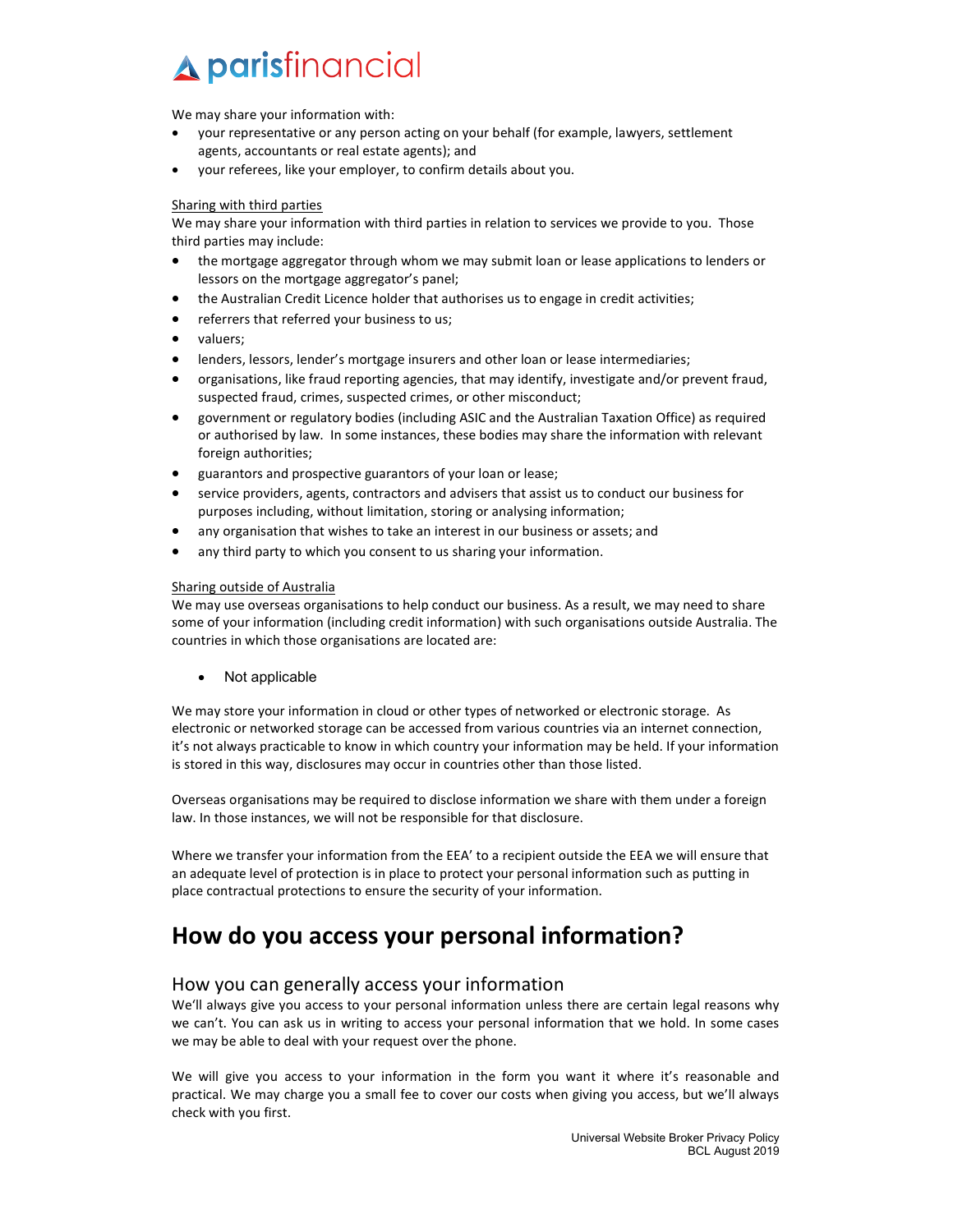We're not always required to give you access to your personal information. Some of the situations where we don't have to give you access include when:

- we believe there is a threat to life or public safety;
- there is an unreasonable impact on other individuals;
- the request is frivolous;
- the information wouldn't be ordinarily accessible because of legal proceedings;
- it would prejudice negotiations with you;
- it would be unlawful;
- it would jeopardise taking action against serious misconduct by you;
- it would be likely to harm the activities of an enforcement body (e.g. the police); or
- it would harm the confidentiality of our commercial information.

If we can't provide your information in the way you've requested, we will tell you why in writing. If you have concerns, you can complain. See 'Contact Us'.

# How do you correct your personal information?

### How we correct your information

Contact us if you think there is something wrong with the information we hold about you and we'll try to correct it if it's:

- inaccurate:
- out-of-date:
- incomplete;
- **•** irrelevant; or
- misleading.

If you are worried that we have given incorrect information to others, you can ask us to tell them about the correction. We'll try and help where we can - if we can't, then we'll let you know in writing.

## What additional things do we have to do to correct your credit information?

If you ask us to correct credit information, we will help you with this in the following way.

#### Helping you manage corrections

Whether we made the mistake or someone else made it, we are required to help you ask for the information to be corrected. So we can do this, we might need to talk to others. However, the most efficient way for you to make a correction request is to send it to the organisation which made the mistake.

#### Where we correct information

If we're able to correct the information, we'll let you know within five business days of deciding to do this. We'll also let the relevant third parties know as well as any others you tell us about. If there are any instances where we can't do this, then we'll let you know in writing.

#### Where we can't correct information

If we're unable to correct your information, we'll explain why in writing within five business days of making this decision. If you have any concerns, you can access our external dispute resolution scheme or make a complaint to the Office of the Australian Information Commissioner.

#### Time frame for correcting information

If we agree to correct your information, we'll do so within 30 days from when you asked us, or a longer period that's been agreed by you.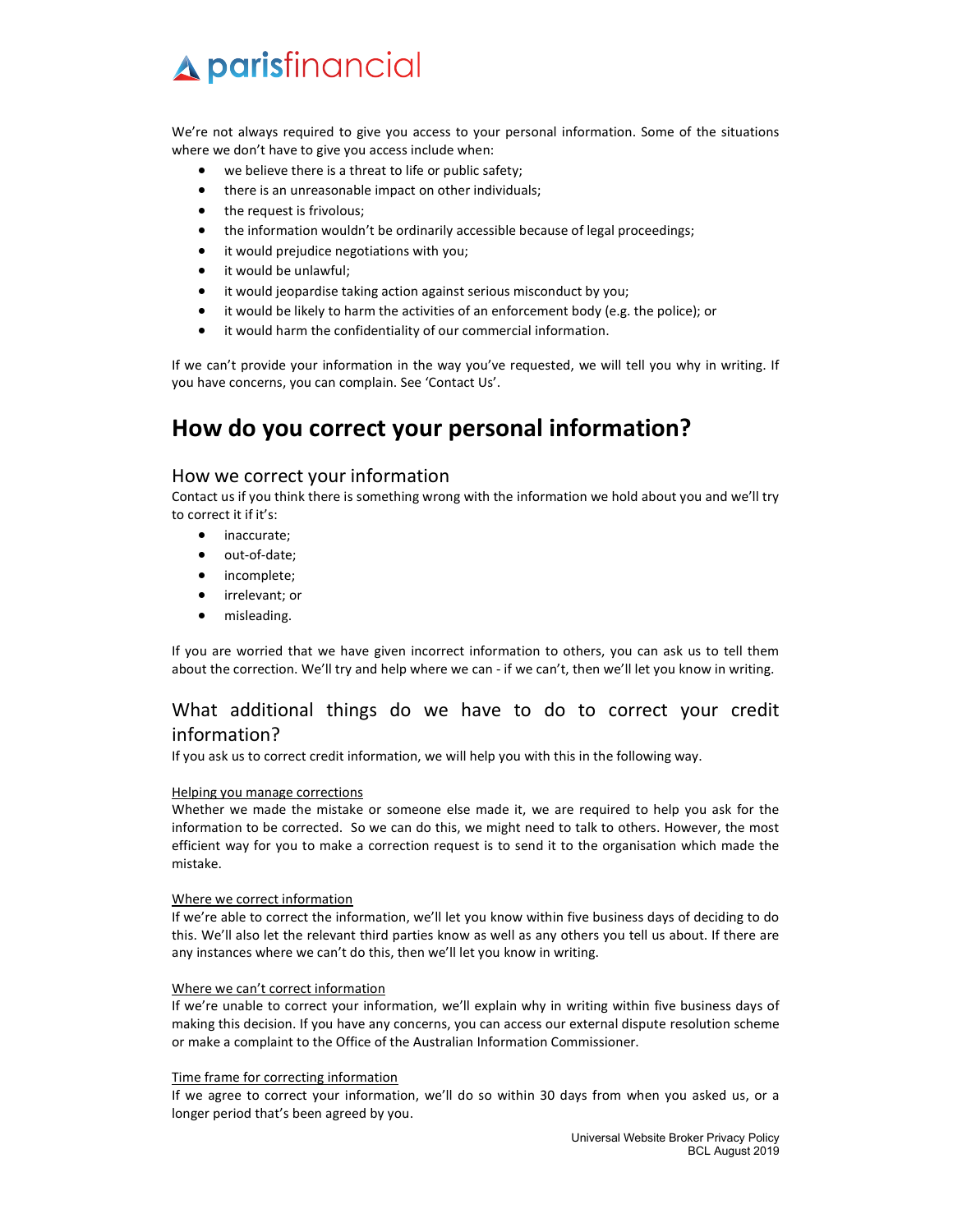If we can't make corrections within a 30 day time frame or the agreed time frame, we must:

- let you know about the delay, the reasons for it and when we expect to resolve the matter;
- ask you to agree in writing to give us more time; and
- let you know you can complain to our external dispute resolution scheme or the Office of the Australian Information Commissioner.

# How do you make a complaint?

## How do you generally make a complaint?

If you have a complaint about how we handle your personal information, we want to hear from you. You are always welcome to contact us.

You can contact us by using the details below Linda Hamilton – 0419 734 947 or linda@parisfinancial.com.au

We are committed to resolving your complaint and doing the right thing by our customers. Most complaints are resolved quickly, and you should hear from us within five business days.

#### Need more help?

If you still feel your issue hasn't been resolved to your satisfaction, then you can raise your concern with the Office of the Australian Information Commissioner:

- Online: www.oaic.gov.au/privacy
- Phone: 1300 363 992
- Email: enquiries@oaic.gov.au
- Fax: +61 2 9284 9666
- Mail: GPO Box 5218 Sydney NSW 2001 or GPO Box 2999 Canberra ACT 2601

If you are located in the EEA, you can contact the relevant data protection authority (for example in the place you reside or where you believe we breached your rights). For example, the Office of the UK Information Commissioner:

Office of the UK Information Commissioner

- Online: www.ico.gov.uk
- Phone: 0303 123 1113
- Live chat: https://ico.org.uk/global/contact-us/live-chat

# What additional things do we have to do to manage your complaints about credit information?

If your complaint relates to how we handled your access and correction requests You may take your complaint directly to our external dispute resolution scheme or the Office of the Australian Information Commissioner. You are not required to let us try to fix it first.

#### For all other complaints relating to credit information

If you make a complaint about things (other than an access request or correction request) in relation to your credit information, we will let you know how we will deal with it within seven days.

#### Ask for more time if we can't fix things in 30 days

If we can't fix things within 30 days, we'll let you know why and how long we think it will take. We will also ask you for an extension of time to fix the matter. If you have any concerns, you may complain to our external dispute resolution scheme or the Office of the Australian Information Commissioner.